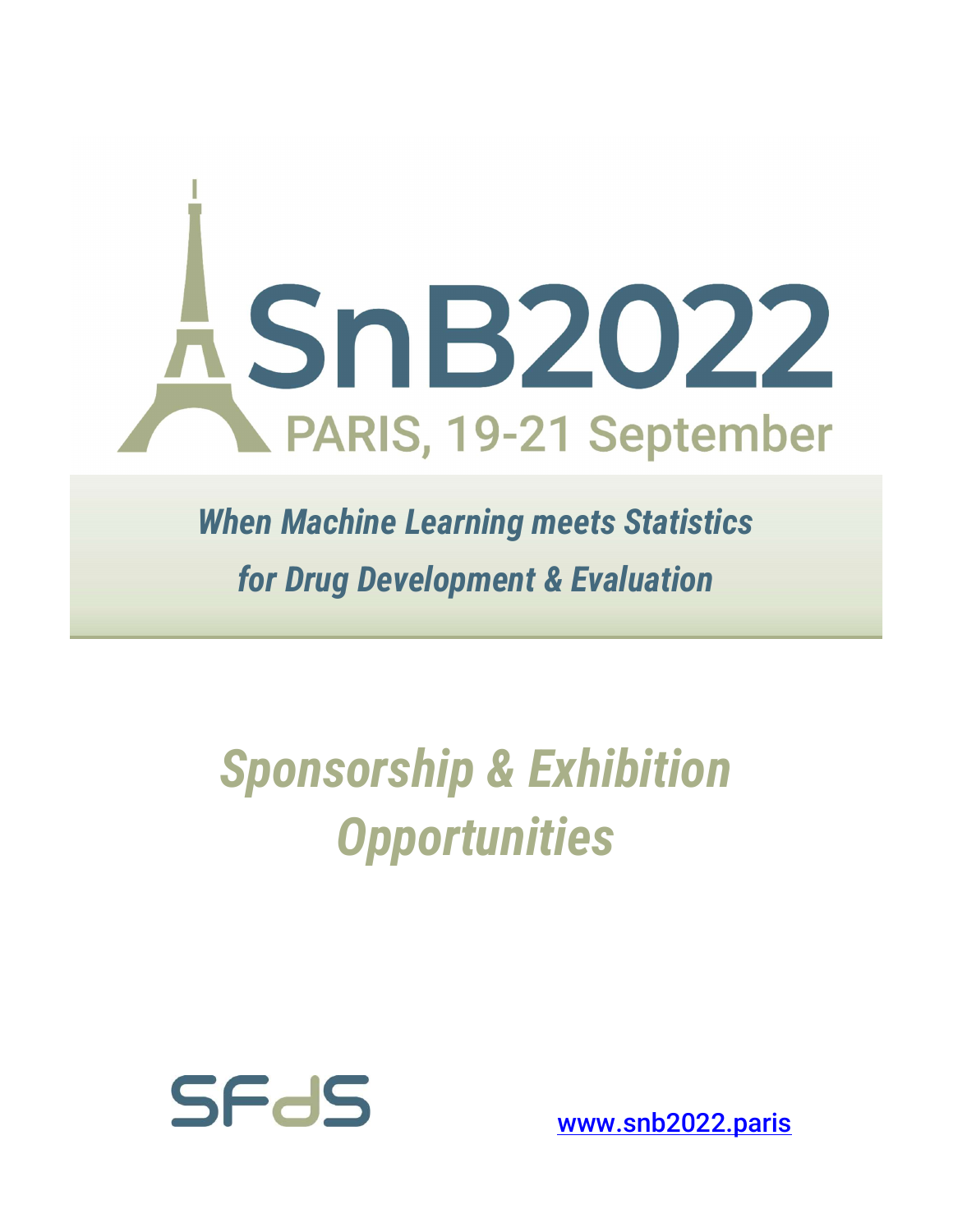

## Become a SnB Sponsor

The SnB2022 Conference organized by the Statistics and Biopharmacy group of the SFdS (French Society of Statistics) will be held in Paris 19-21 September 2022. It is a unique event, usually organized every four years, integrating multiple perspectives on innovative applied statistical research for the drug development and an excellent opportunity to meet colleagues from academia, regulatory agencies and pharmaceutical companies.

For the first time, a free webinar will be also organized in Q4 2021 to start discussing the latest progress in selected statistical topics of high relevance to clinical drug development.

Each company that will decide to support the SnB2022 before the webinar will be also visible as sponsor during it.

Therefore, the SnB Conference is an excellent opportunity to:

- keep up to date with the needs of scientists and clinical researchers from all over the world,
- present your products and services,
- support scientific research.

Within this brochure, you will find many opportunities to sponsor the **SnB2022** Conference. We would also welcome any additional suggestions for supporting the conference. For more information email contact@snb2022.paris

#### Any support will automatically include the following benefits:

- your logo with a link to your company's website on the official website of the conference,
- your company's logo in the conference book,
- your company's logo projected during the webinar,
- your company's logo projected between plenary sessions.

For up-to-date details on the program and speakers, please refer to the website at www.snb2022.paris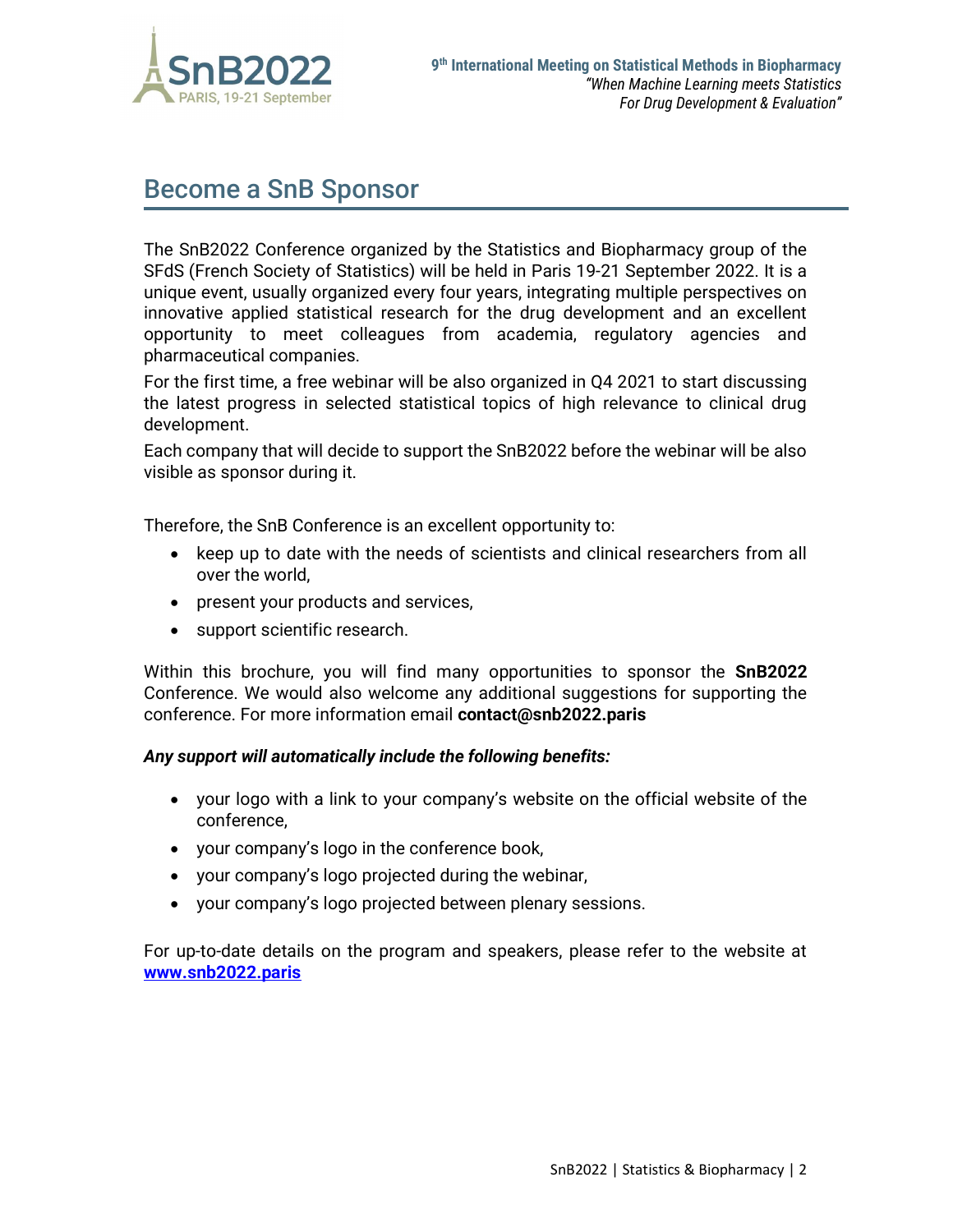

## Gold sponsorship  $(6,000 \epsilon$  - limited to 2 companies) sold

- Longer exhibition stand (5 x 2m) ensuring excellent footfall
- Four full registrations including access to scientific sessions, catering at the venue (coffee breaks, lunch)
- Logo as gold conference sponsor (website, conference book & plenary sessions)
- The opportunity to distribute a leaflet in the conference bags
- Four invitations for the conference dinner

### Exhibition opportunities  $(3,500\epsilon$  - limited to 8 companies) **SOLD**

The exhibition will take place in the **Honnorat** room alongside the plenary area. Tea, coffee and lunch will be served within the exhibition area to guarantee a constant flow of visitors to the exhibitors' stand. This is a focal point for learning about, networking with, and celebrating the statistical community. This offer includes:

- Single stand  $(3 \times 2m)$  in the exhibition area
- Two full registrations including access to scientific sessions, catering at the venue (coffee breaks, lunch)

Exhibition space reservations are based on first come first served basis.

## Exclusive sponsorship opportunities

#### SnB BAGS  $(3.000€) - SOLD$

Company logo on the front of the conference bag given to every attendee.

BADGE LANYARD (2,500€) Supplied by the sponsor

Your logo will be displayed on lanyards used by attendees.

#### SnB CONFERENCE BOOK  $(3.000€) - SOLD$

Your logo on front cover & your advert on the back cover of the conference book given to every attendee

#### SnB PEN  $(2,500€) -$ **SOLD** Supplied by the sponsor

A pen with your logo on it will go into every attendee bag.

#### SnB COURSE BOOK  $(1,000€) -$ **SOLD**

Your logo on front & back covers of the pre-conference course book.

Have a great another sponsoring idea? Let us know by emailing us: contact@snb2022.paris